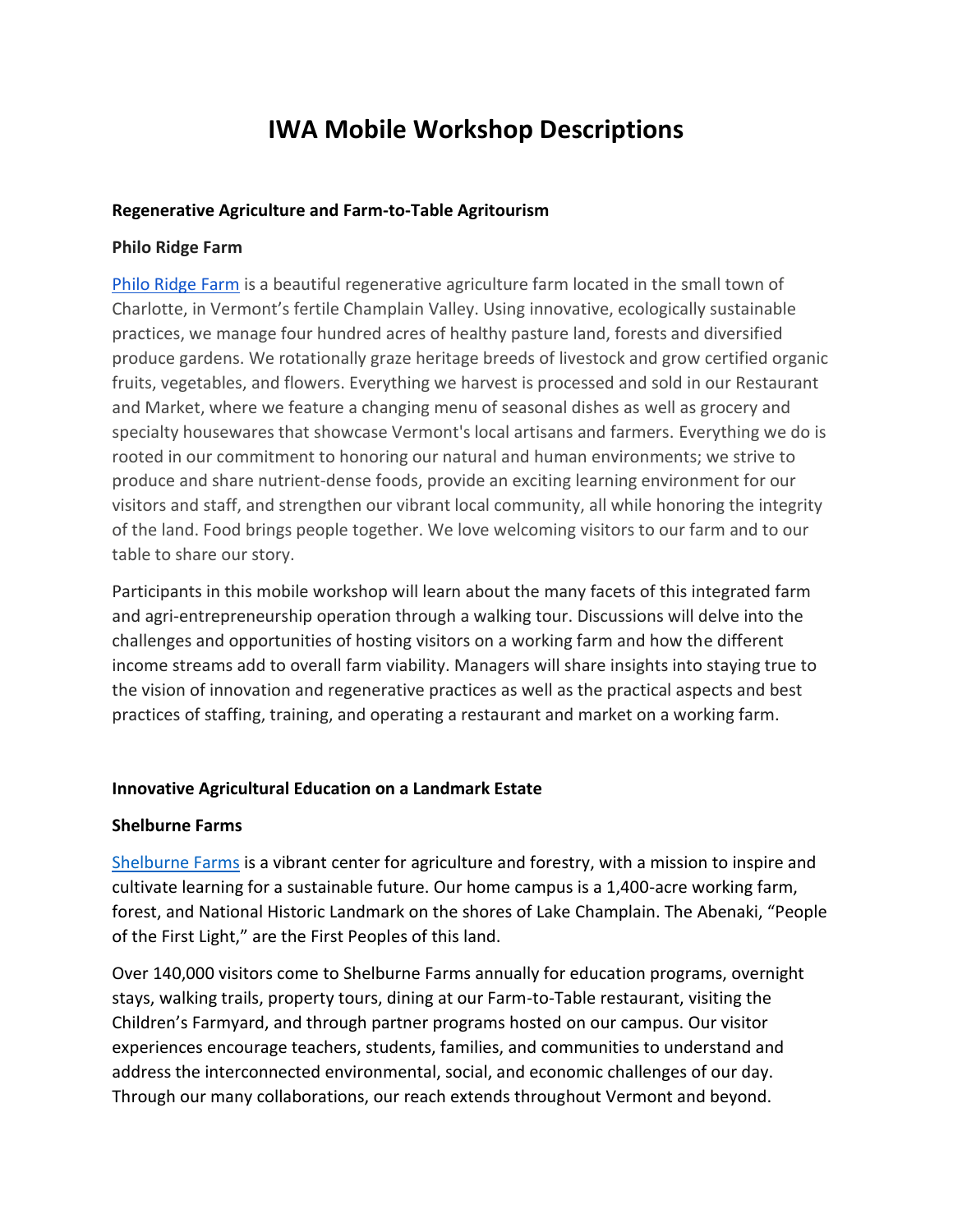At this mobile workshop, you'll take part in hands-on activities and discussions as you explore the Shelburne Farms' agricultural operations and guest experiences. Dig into our farms' cycles and systems that give visitors a chance to connect their lives to our farm.

## **Champlain Islands Winery and Vineyard**

## **Snow Farm Winery and Vineyard**

[Snow Farm Winery and Vineyard](https://www.snowfarm.com/) is located on a repurposed dairy farm and is owned and operated by the Lane Family. The vineyard was established in 1996 to preserve Vermont's agricultural land in the face of rapid development by providing an alternative for farmers. The farm is located on one of the Champlain Islands in the middle of Lake Champlain with growing conditions suited for cooler climate vinifera grapes, Pinot Noir and Riesling, as well as the more cold hardy French Hybrids, Vidal Blanc and Baco Noir. The Lane family operates a wine tasting room and a bed and breakfast and organizes a weekly concert series during the summer months which attracts locals and visitors alike. The farm also produces maple products, pork, and llamas.

Participants in this mobile workshop will enjoy a walking tour of the vineyard and farm operation and have a chance to discuss the diverse operation with representatives of the Lane Family. Specific questions that will be addressed during the discussion include: opportunities and challenges of operating a multi-generational agritourism enterprise, and hosting large public events such as harvest celebrations, concerts, and weddings.

Wine tasting is not included in the tour and is optional. An additional fee of \$8 will be charged during the tour for those who would like to participate in wine tasting at Snow Farm Winery.

# **University of Vermont Farm Education and Research Centers**

## **University of Vermont Horticulture Farm**

The [UVM Horticulture Research and Education Center](https://www.uvm.edu/cals/hrec) (HREC), is the primary field laboratory site for applied teaching, research, and outreach activities on agronomic and horticultural crops. Education and research are conducted on the farm by the College of Agricultural and Life Sciences and Extension faculty, students, and staff. Purchased in 1952, the 97-acre Horticulture Farm is the home of Catamount Educational Farm (a fruit and vegetable production farm), and is used for agricultural research and instruction of UVM classes. The farm is also used by professional plant organizations and gardening groups. For over 50 years, University horticulturists have been testing new and unusual plants for their adaptation to the Vermont environment, especially to our cold winters. In addition, the HREC hosts collections of ornamental plants of significance to the green industry, including legacy plantings of crabapples, rhododendrons and azaleas, flowering shrubs, shade trees, lilacs, and ferns.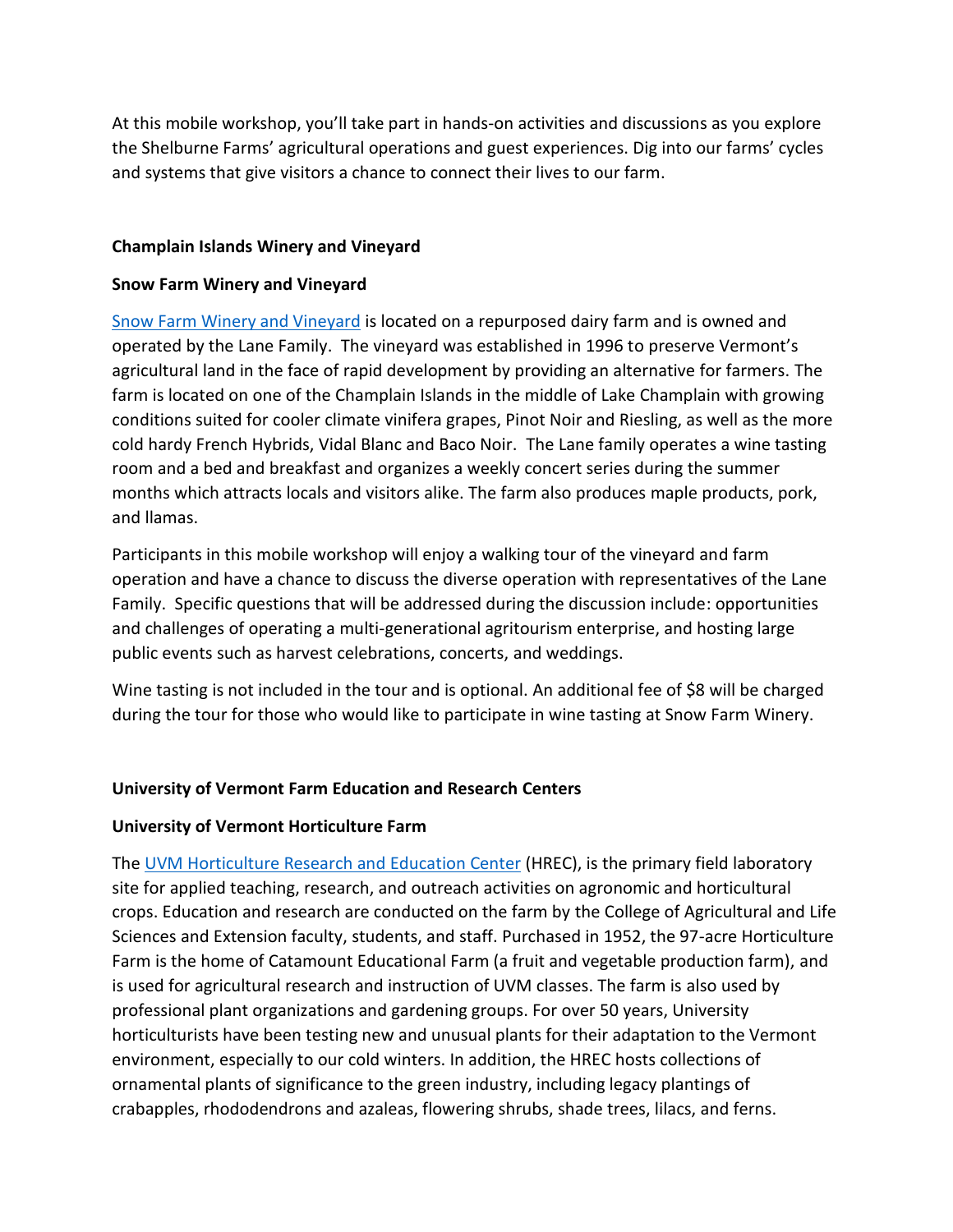This tour will include visits to the vegetable fields, orchards, and vineyard, and visitors will meet researchers and students who will discuss the importance of the farm to their studies and programs.

# **University of Vermont Morgan Horse Farm**

The [UVM Morgan Horse Farm](https://www.uvm.edu/cals/morganhorsefarm) is dedicated to the preservation and improvement of the Morgan Horse through breeding and selection. Designated as a site on the National Register of Historic Places, the farm is also home to significant Morgan history and a variety of educational programs, both for the public and university students. One of the first Vermont farms to open to the public, the Morgan Horse Farm welcomes thousands of visitors from across the globe each year.

During the mobile workshop, participants will experience the guided farm tour and meet the UVM Morgan Horses in their ancestral home. Students will host demonstrations of young horse handling and training. The guide will discuss the benefits of welcoming tourists and the considerations of operating a working farm that is public facing, discussing the intersection of education, tourism, and a horse breeding and training farm.

# **Regeneration and Inclusivity: Hope-Focused Engagement on a Small, Diversified Farm**

## **Green Mountain Girls Farm**

Created in 2009, [Green Mountain Girls Farm](http://eatstayfarm.com/) is steeped in the rich culture of Vermont's working landscape. Regenerative practices aim to grow food in ways that capture the greatest potential of the sun, rain and natural systems, while enhancing food quality, plant health, soil life and ecosystems. The farm employs no-till and permaculture farming techniques to raise vegetables and fruit. Farm animals include pigs, poultry, and small ruminants which are raised on rotational grazing systems. Green Mountain Girls Farm is a small scale operation in Northfield, Vermont, utilizing less than 20 acres of land, with gross annual sales averaging \$120,000, roughly 65% from farmstand and farm shares with the remaining income generated from agritourism receipts.

Participants in this workshop will enjoy the height of the growing season, tasting their way around the farm while conversing about the farm's practices. Participants will engage in an interactive program of sensing, questioning and reimagining agritourism and hope for small farms. Conversation topics will include: What makes farm guests feel welcome or unwelcome? How can our food have a positive impact on climate and communities? How does experiencing simple solutions to heal our planet increase empowerment? This interactive workshop will offer tools for exploring regenerative agritourism and imagining new, vibrant, and inclusive ways of engaging the public on farms.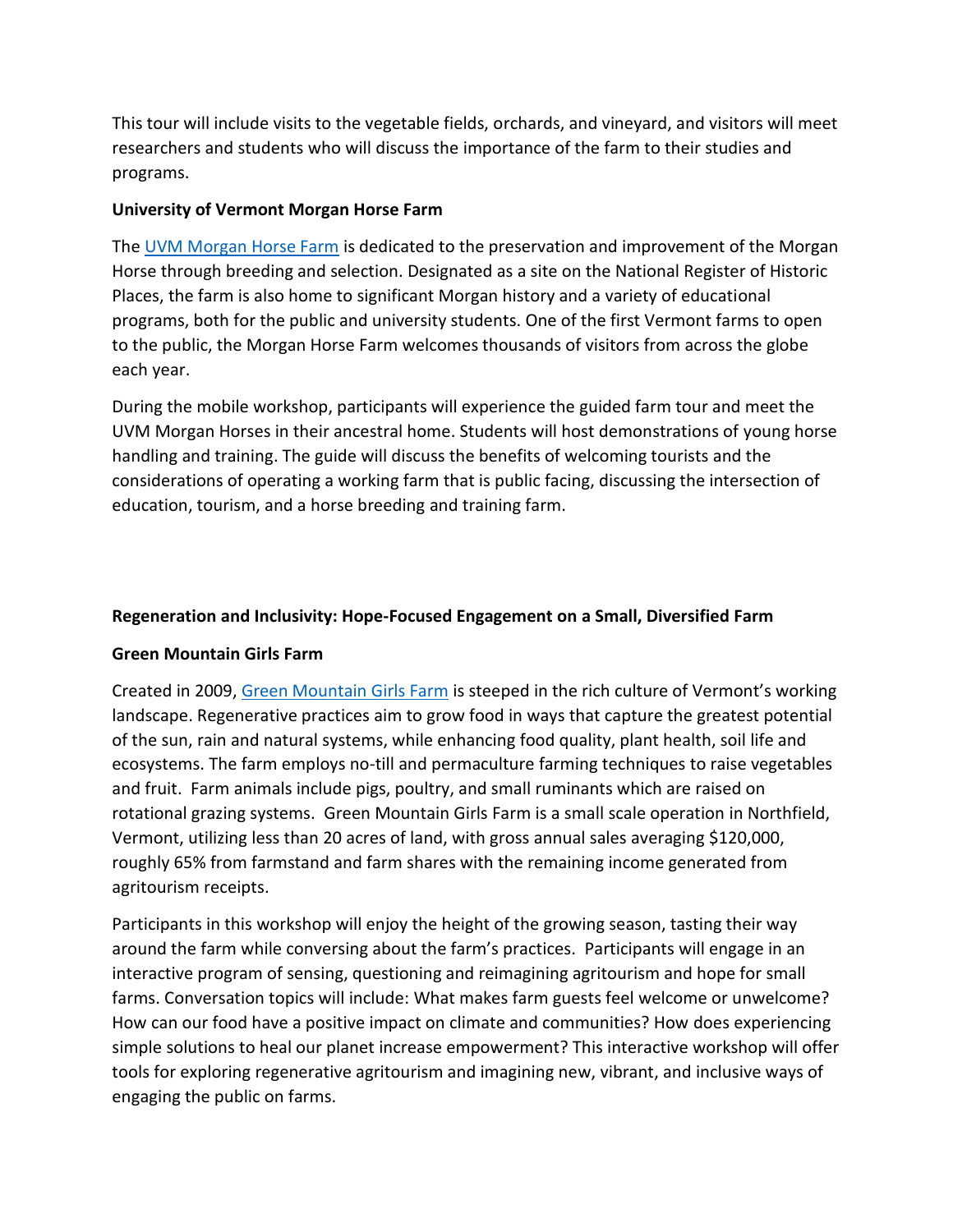## **Italian Farming and Culinary Traditions Vermont Style**

## **Agricola Farm**

[Agricola Farm](http://www.agricolavermont.com/) is a small, diversified farm that features a blend of Italian farming and culinary traditions with Vermont's contemporary tastes and husbandry practices. Located in Panton, Vermont, the farm specializes in raising and preparing gourmet meats, with an emphasis on Italian husbandry and curing techniques. The farm raises pigs, sheep, chickens, ducks, and Italian varieties of vegetables and herbs. The farmers sell fresh and processed products at their farmstand and in recent years have supplemented the farm revenue with special Italianesque farm-to-table suppers and seasonal events. Pasta is made following old Italian traditions with eggs from pasture raised ducks and chickens.

Participants in this mobile workshop will enjoy hands-on activities such as making pasta and feeding the many farm animals, and they will learn about the philosophy and practices of blending cultures on a diversified farm. The farmers will lead a discussion on the challenges and opportunities in direct marketing, on managing interns, and on how the farm has evolved its income streams over time. Additional discussion will focus on how the farmers have pursued their dream, starting with rented land near an urban center to navigating the purchase and ownership of conserved land from the Vermont Land Trust.

# **Fifth Generation Family Farm, Maple Sugaring Operation and Community Center**

## **Isham Family Farm**

The [Isham Family Farm](https://ishamfamilyfarm.com/) is an agritourism destination located just 3.5 miles from the bustling retail center of Williston. The 108-acre farm has sweeping views of Mount Mansfield, Vermont's highest peak. In operation since 1788, the farm is listed on the National Register of Historic Places and has been conserved by the Vermont Land Trust. Primarily a small working farm and maple sugaring operation, owner and fifth generation sugar maker Mike Isham and his wife Helen Weston, a former music teacher, offer wood-fired maple syrup, pick-your-own blueberries, raspberries, and pumpkins, a corn maze, and Christmas trees and wreaths. The scenic Oak View Hill Trail runs through the property to offer hiking for visitors.

Renovation of the 3000 square foot timber frame dairy barn was completed in 2012 to create a seasonal events venue for up to 200 guests. Isham Family Farm now serves as a Community Center for the Champlain Valley, where they host 30-vendor farmers markets with music, weddings, harvest festivals, and performing arts programs. They recently created the "Earth Summer Series" of live opera and theater to help raise environmental awareness and fund youth education on the farm. Stewarding the land, raising environmental awareness, incorporating farming with the performing arts, and giving back to the community fuel life on Isham Family Farm.